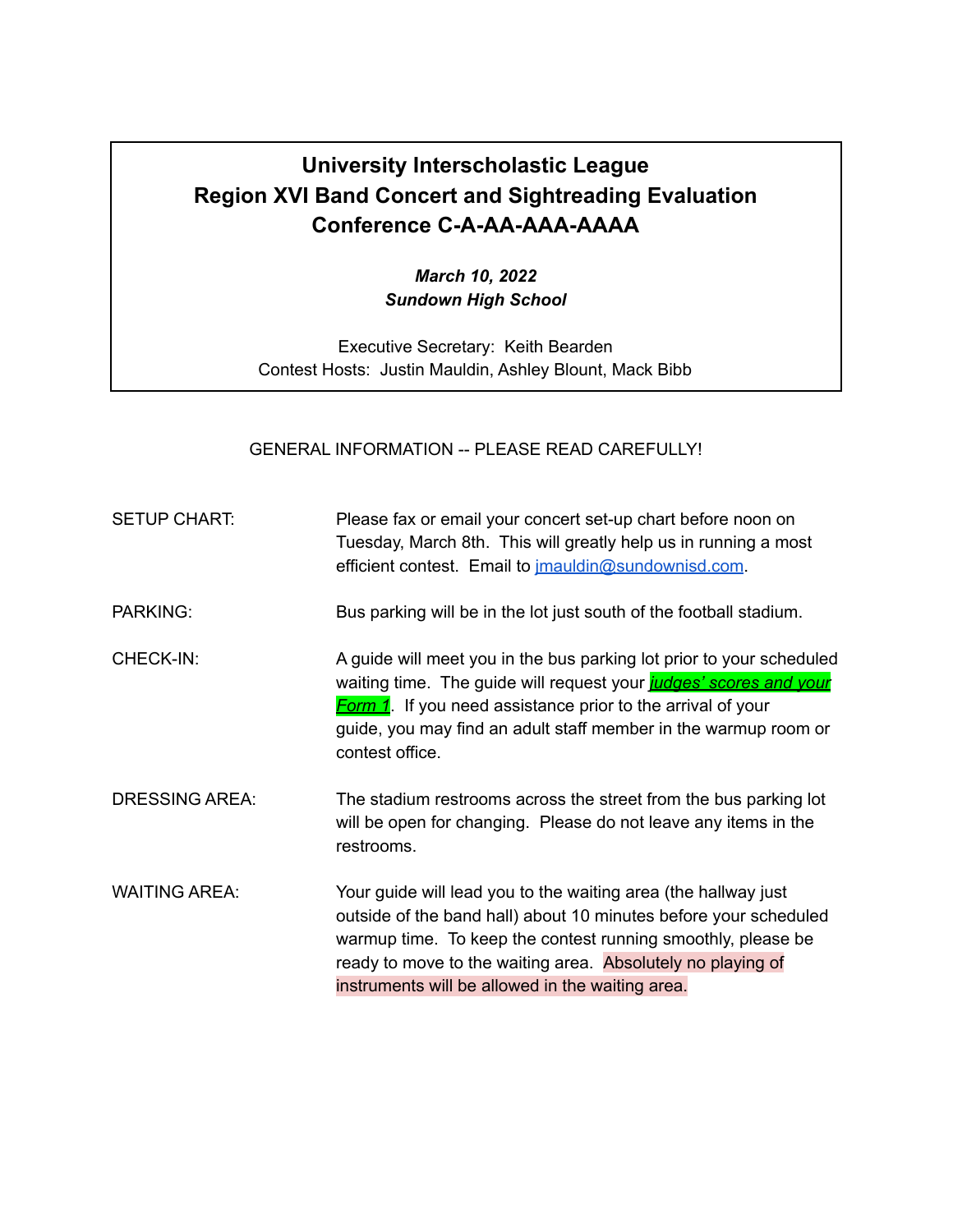| <b>WARMUP:</b>       | Warmup will take place in the band hall. A Peterson 12-window<br>strobe tuner, a McAdams metronome, and a Yamaha Harmony<br>Director will be available for you to use.                                                                                                                                                                                                                                           |                                                              |  |
|----------------------|------------------------------------------------------------------------------------------------------------------------------------------------------------------------------------------------------------------------------------------------------------------------------------------------------------------------------------------------------------------------------------------------------------------|--------------------------------------------------------------|--|
|                      | You must be ready to leave the warmup room FIVE minutes prior<br>to your performance time. The warmup room monitor will help you<br>keep track of the time. Please do not leave anything behind in the<br>warmup room.                                                                                                                                                                                           |                                                              |  |
|                      | So that they may begin setting up equipment, your percussionists<br>will be escorted to the stage immediately after the band scheduled<br>before you has completed its performance.                                                                                                                                                                                                                              |                                                              |  |
| <b>CONCERT:</b>      | A guide will lead you to the stage FIVE minutes before your<br>scheduled performance. Again, you must be ready to<br>vacate the warmup room at this time.                                                                                                                                                                                                                                                        |                                                              |  |
|                      | After your performance, a guide will lead you to the sightreading<br>room. Please do not leave anything on the stage<br>(music, percussion equipment, etc.) Water will be available for the<br>band director as you exit the auditorium.                                                                                                                                                                         |                                                              |  |
| <b>SIGHTREADING:</b> | Sightreading will be held in the basement. Please review and be<br>familiar with the current UIL rules and policies concerning this<br>portion of the evaluation. Upon completion of your sightreading,<br>a guide will lead your band back to the parking lot. Please do not<br>leave anything behind in the sightreading room. Refer to this<br>year's percussion sightreading information on the UIL website. |                                                              |  |
| <b>RATINGS:</b>      | The contest office will be located in the board room across from<br>the auditorium. You may pick up your comment sheets and<br>awards as soon as your results have been processed. Drinks and<br>snacks for directors will be available in this room.                                                                                                                                                            |                                                              |  |
| PERCUSSION EQUIP:    | The following large percussion instruments will be provided on<br>stage:<br>1 bass drum<br>1 set of timpani (4)<br>1 xylophone<br>1 set of bells<br>1 set of vibes                                                                                                                                                                                                                                               | 1 marimba<br>1 set of chimes<br>1 gong<br>1 suspended cymbal |  |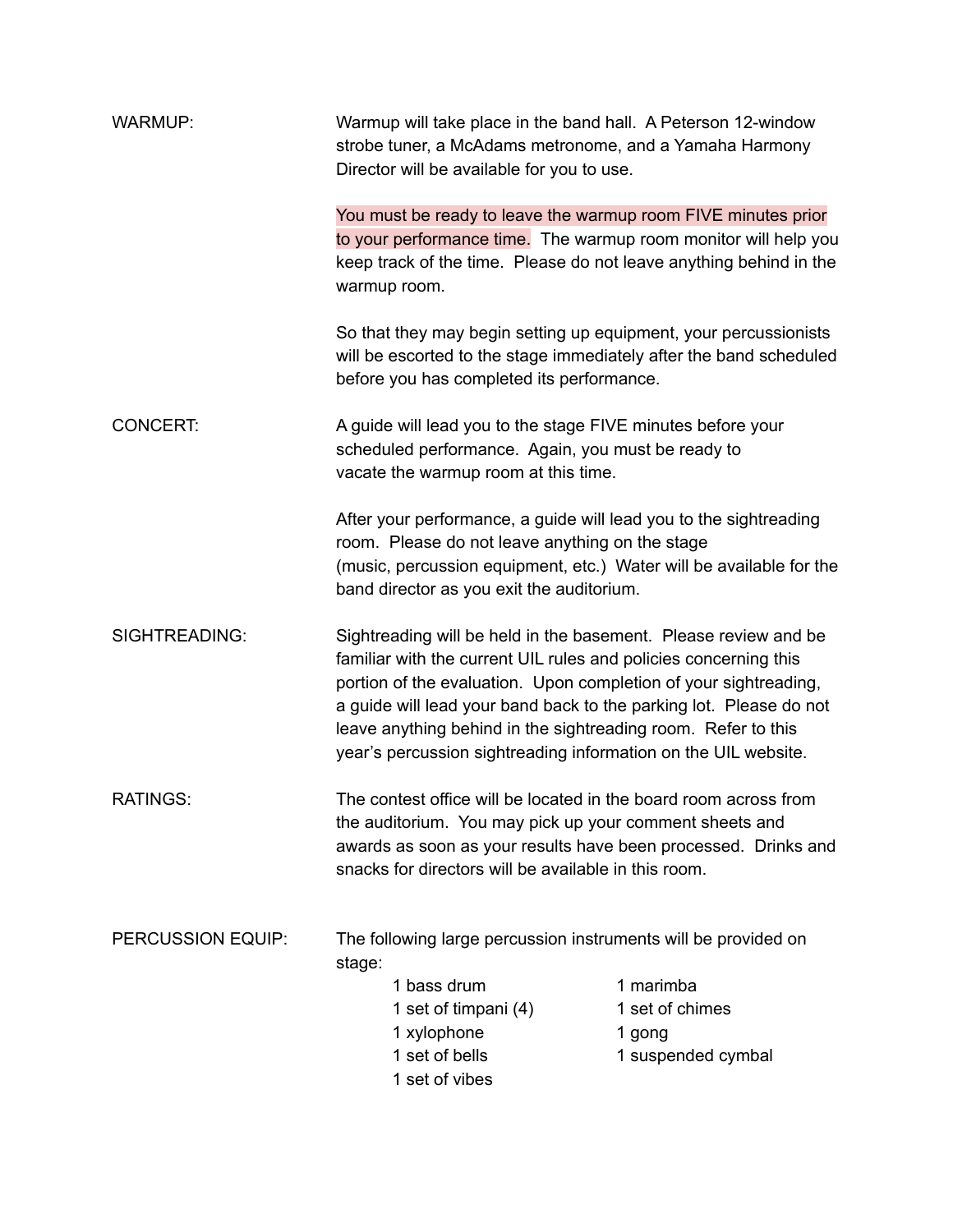|                    | ** Only a bass drum, timpani, bells, and suspended cymbal will be<br>provided in the sightreading room. Please plan to bring all other<br>percussion instruments required (refer to this year's percussion<br>sightreading information on the UIL website).                                                                                                                                                                                                                                                               |
|--------------------|---------------------------------------------------------------------------------------------------------------------------------------------------------------------------------------------------------------------------------------------------------------------------------------------------------------------------------------------------------------------------------------------------------------------------------------------------------------------------------------------------------------------------|
|                    | YOU MUST BRING YOUR OWN STICKS, MALLETS,<br>AND OTHER PERCUSSION EQUIPMENT.                                                                                                                                                                                                                                                                                                                                                                                                                                               |
|                    | If you choose to bring your own large percussion equipment,<br>please follow these guidelines:<br>1. Percussion equipment may be unloaded at the ramp on the<br>east side of the building. Do not remain parked in this<br>area.<br>2. Your percussion equipment may be stored next to the rounded<br>windows (close to the stage entrance) both before and<br>after your performance.<br>3. Please mark all of your equipment with your school's name.<br>4. Please do not leave any of your own percussion equipment on |
|                    | stage following your performance.                                                                                                                                                                                                                                                                                                                                                                                                                                                                                         |
| <b>RECORDINGS:</b> | All performances will be professionally recorded.                                                                                                                                                                                                                                                                                                                                                                                                                                                                         |
| CONDUCT:           | Each school is responsible for supervising its own student<br>conduct. Groups must remain extremely quiet and must always<br>be supervised while in the hallways as classes will be in session<br>throughout the building during the school day. No food or drinks<br>will be allowed in the building.                                                                                                                                                                                                                    |
|                    | Please advise your students on proper behavior and concert<br>etiquette. Bands wishing to return to our auditorium and listen to<br>other performances are highly encouraged to do so, but they must<br>enter and sit as a group and must have adult supervision. They<br>will remain quiet in the auditorium and display respect<br>for those who are on stage performing. Please do not allow<br>students to roam the halls of Sundown High School so that we do<br>not disturb academic classes.                       |
|                    | This event is being recorded, and absolute quiet is required during<br>each band's performance. Please tell your band parents and<br>supporters that they should arrive well in advance of your                                                                                                                                                                                                                                                                                                                           |

scheduled performance time as no one will be allowed in or out of